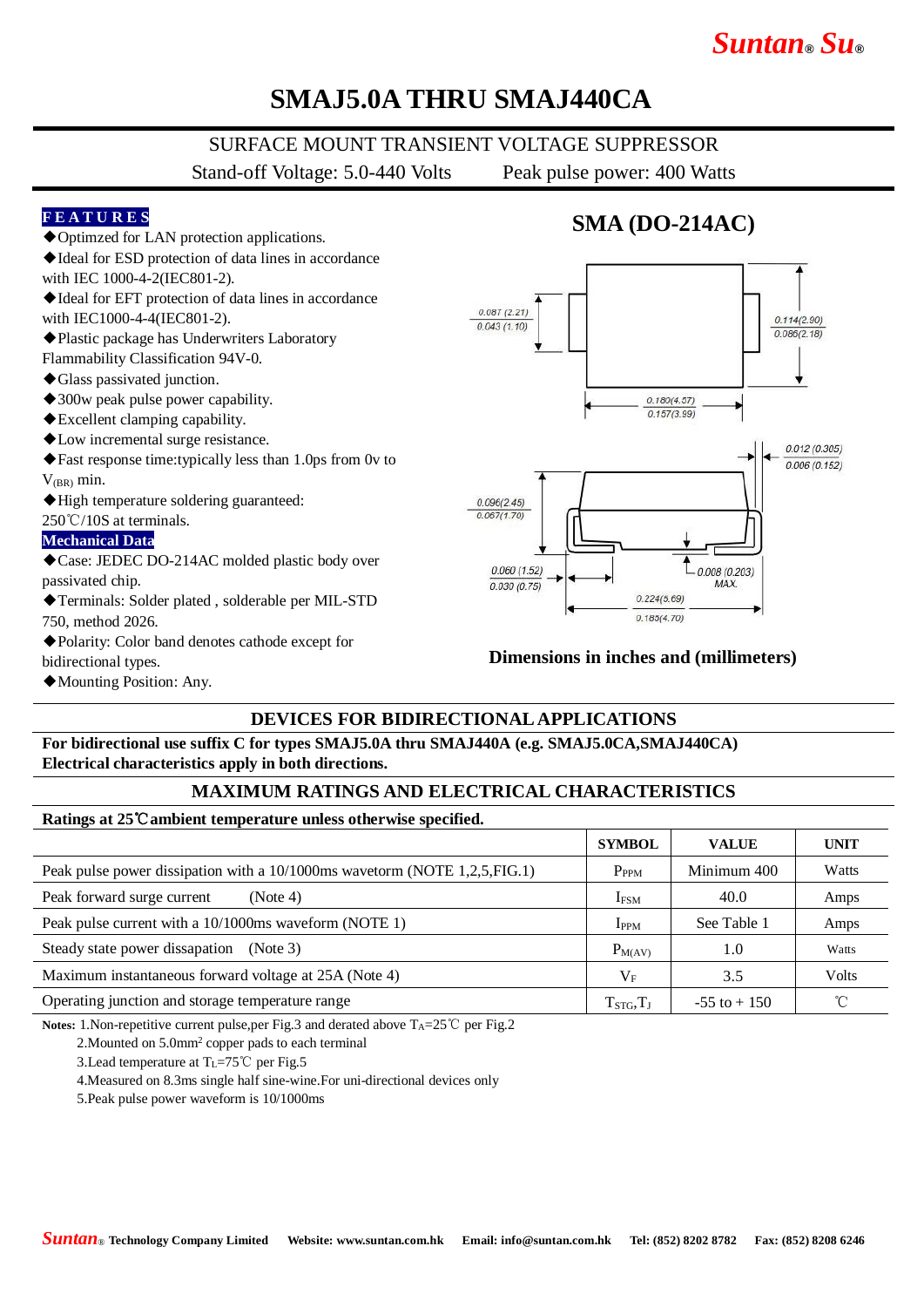# **SMAJ5.0A THRU SMAJ440CA**

### SURFACE MOUNT TRANSIENT VOLTAGE SUPPRESSOR

Stand-off Voltage: 5.0-440 Volts Peak pulse power: 400 Watts

### **ELECTRICAL CHARACTERISTICS (at TA=25**℃ **unless otherwise noted)**

|                |                       |            |           |                |            | <b>Breakdown</b> |              |                  | Maximum Maximum |                         |
|----------------|-----------------------|------------|-----------|----------------|------------|------------------|--------------|------------------|-----------------|-------------------------|
|                |                       |            | Device    | Reverse        |            | Voltage          |              | Clampin          | Peak            | Maximum                 |
| Part           | Part                  |            | Marking   | Stand off      |            | <b>VBR</b>       | Test         | g                | Pulse           | Reverse                 |
| Number         | Number                |            | Code      | Voltage        |            | $(Volts)$ $@$    | Current      | Voltage          | Current         | Leakage                 |
| $(\text{Uni})$ | (Bi)                  |            |           | $V_R$          | $I_T$      |                  | $I_T$ (mA)   | $V_C$ @ $I_{PP}$ | $I_{PP}$        | $I_R$ @ $V_R$           |
|                |                       | <b>UNI</b> | BI        | (Volts)        | <b>MIN</b> | <b>MAX</b>       |              | (Volts)          | (A)             | $(\mu A)$               |
|                | SMAJ5.0A SMAJ5.0CA AE |            | <b>WE</b> | 5              | 6.4        | $\overline{7}$   | 10           | 9.2              | 43.5            | 800                     |
|                | SMAJ6.0A SMAJ6.0CA AG |            | WG        | 6              | 6.67       | 7.37             | 10           | 10.3             | 38.8            | 800                     |
|                | SMAJ6.5A SMAJ6.5CA AK |            | <b>WK</b> | 6.5            | 7.22       | 7.98             | 10           | 11.2             | 35.7            | 500                     |
|                | SMAJ7.0A SMAJ7.0CA AM |            | <b>WM</b> | 17             | 7.78       | 8.6              | 10           | 12               | 33.3            | 200                     |
|                | SMAJ7.5A SMAJ7.5CA AP |            | <b>WP</b> | 7.5            | 8.33       | 9.21             | 1            | 12.9             | 31              | 100                     |
|                | SMAJ8.0A SMAJ8.0CA AR |            | <b>WR</b> | 8              | 8.89       | 9.83             | 1            | 13.6             | 29.4            | 50                      |
|                | SMAJ8.5A SMAJ8.5CA AT |            | <b>WT</b> | 8.5            | 9.44       | 10.4             | 1            | 14.4             | 27.8            | 20                      |
|                | SMAJ9.0A SMAJ9.0CA AV |            | <b>WV</b> | $\overline{9}$ | 10         | 11.1             | 1            | 15.4             | 26              | 10                      |
|                | SMAJ10A SMAJ10CA      | <b>AX</b>  | <b>WX</b> | $ 10\rangle$   | 11.1       | 12.3             | 1            | 17               | 23.5            | $\overline{5}$          |
| SMAJ11A        | SMAJ11CA              | AZ         | <b>WZ</b> | 11             | 12.2       | 13.5             | 1            | 18.2             | 22              | 5                       |
|                | SMAJ12A SMAJ12CA      | BE         | <b>XE</b> | 12             | 13.3       | 14.7             | l1           | 19.9             | 20.1            | 5                       |
|                | SMAJ13A SMAJ13CA      | <b>BG</b>  | XG        | 13             | 14.4       | 15.9             | 1            | 21.5             | 18.6            | 5                       |
|                | SMAJ14A SMAJ14CA      | <b>BK</b>  | XK        | 14             | 15.6       | 17.2             | $\mathbf{1}$ | 23.2             | 17.2            | 5                       |
|                | SMAJ15A SMAJ15CA      | <b>BM</b>  | <b>XM</b> | 15             | 16.7       | 18.5             | $\mathbf{1}$ | 24.4             | 16.4            | 5                       |
|                | SMAJ16A SMAJ16CA      | <b>BP</b>  | <b>XP</b> | 16             | 17.8       | 19.7             | 1            | 26               | 15.4            | 5                       |
|                | SMAJ17A SMAJ17CA      | <b>BR</b>  | <b>XR</b> | 17             | 18.9       | 20.9             | 1            | 27.6             | 14.5            | 5                       |
|                | SMAJ18A SMAJ18CA      | <b>BT</b>  | <b>XT</b> | 18             | 20         | 22.1             | 1            | 29.2             | 13.7            | 5                       |
|                | SMAJ20A SMAJ20CA      | <b>BV</b>  | XV        | 20             | 22.2       | 24.5             | 1            | 32.4             | 12.3            | 5                       |
| SMAJ22A        | SMAJ22CA              | <b>BX</b>  | XY        | 22             | 24.4       | 26.9             | 1            | 35.5             | 11.3            | 5                       |
| SMAJ24A        | SMAJ24CA              | <b>BZ</b>  | <b>XZ</b> | 24             | 26.7       | 29.5             | 1            | 38.9             | 10.3            | 5                       |
|                | SMAJ26A SMAJ26CA      | <b>CE</b>  | YE        | 26             | 28.9       | 31.9             | l 1          | 42.1             | 9.5             | 5                       |
| SMAJ28A        | SMAJ28CA              | CG         | YG        | 28             | 31.1       | 34.4             | 1            | 45.4             | 8.8             | 5                       |
|                | SMAJ30A SMAJ30CA      | CK         | YK        | 30             | 33.3       | 36.8             | 1            | 48.4             | 8.3             | 5                       |
| SMAJ33A        | SMAJ33CA              | CM         | YM        | 33             | 36.7       | 40.6             | $\mathbf{1}$ | 53.3             | $\overline{7}$  | 5                       |
|                | SMAJ36A SMAJ36CA      | CP         | YP        | 36             | 40         | 44.2             | $\mathbf{1}$ | 58.1             | 6.9             | 5                       |
|                | SMAJ40A SMAJ40CA      | CR         | <b>YR</b> | 40             | 44.4       | 49.1             | $\mathbf{1}$ | 64.5             | 6.2             | 5                       |
|                | SMAJ43A SMAJ43CA      | <b>CT</b>  | YT        | 43             | 47.8       | 52.8             | 1            | 69.4             | 5.8             | 5                       |
|                | SMAJ45A SMAJ45CA      | CV         | YV        | 45             | 50         | 55.3             | 1            | 72.7             | 5.5             | 5                       |
|                | SMAJ48A SMAJ48CA      | C X        | YX        | 48             | 53.3       | 58.9             | 1            | 77.4             | 5.2             | 5                       |
|                | SMAJ51A SMAJ51CA CZ   |            | <b>YZ</b> | $\vert$ 51     | 56.7       | 62.7             | <sup>1</sup> | 82.4             | 4.9             | 5                       |
|                | SMAJ54A SMAJ54CA      | <b>RE</b>  | ZE        | 54             | 60         | 66.3             | <sup>1</sup> | 87.1             | 4.6             | 5                       |
| SMAJ58A        | SMAJ58CA              | RG         | ZG        | 58             | 64.4       | 71.2             | 1            | 93.6             | 4.3             | 5                       |
| SMAJ60A        | SMAJ60CA              | <b>RK</b>  | ZK        | 60             | 66.7       | 73.7             | 1            | 96.8             | 4.1             | 5                       |
| SMAJ64A        | SMAJ64CA              | RM         | ZM        | 64             | 71.1       | 78.6             | $\bf{1}$     | 103              | 3.9             | 5                       |
| SMAJ70A        | SMAJ70CA              | RP         | ZP        | 70             | 77.8       | 86               | $\mathbf{1}$ | 113              | 3.5             | $\overline{\mathbf{5}}$ |
|                | SMAJ75A SMAJ75CA      | <b>RR</b>  | <b>ZR</b> | 75             | 83.3       | 92.1             | $\vert$ 1    | 121              | 3.3             | $\overline{5}$          |

Note: Specifications are subject to change without notice. For more detail and update, please visit our website.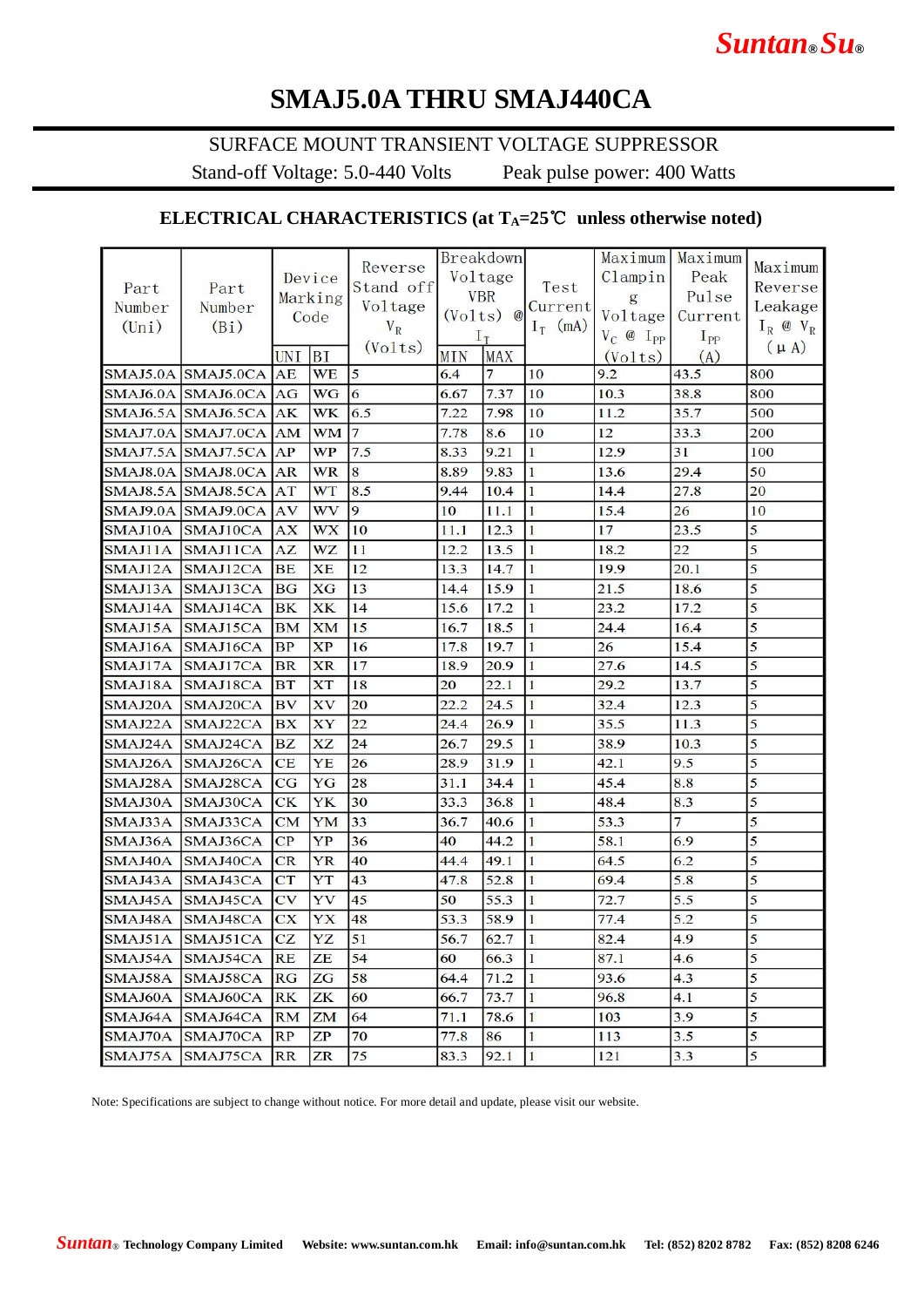# **SMAJ5.0A THRU SMAJ440CA**

### SURFACE MOUNT TRANSIENT VOLTAGE SUPPRESSOR

Stand-off Voltage: 5.0-440 Volts Peak pulse power: 400 Watts

### **ELECTRICAL CHARACTERISTICS (at TA=25**℃ **unless otherwise noted)**

| Part<br>Number<br>$(\text{Uni})$ | Part<br>Number<br>(Bi) | UNI       | Device<br>Marking<br>Code<br><b>BI</b> | Reverse<br>Stand off<br>Voltage<br>$V_R$<br>(Volts) | (Volts)<br><b>MIN</b> | <b>Breakdown</b><br>Voltage<br><b>VBR</b><br>$\omega$<br>$1_{\rm T}$<br><b>MAX</b> | Test<br>Current<br>$I_T$ (mA) | Maximum<br>Clampin<br>g<br>Voltage<br>$V_C$ @<br>$I_{PP}$<br>(Volts) | Maximum<br>Peak<br>Pulse<br>Current<br>$I_{PP}$<br>(A) | Maximum<br>Reverse<br>Leakage<br>$I_R$ @ $V_R$<br>$(\mu A)$ |
|----------------------------------|------------------------|-----------|----------------------------------------|-----------------------------------------------------|-----------------------|------------------------------------------------------------------------------------|-------------------------------|----------------------------------------------------------------------|--------------------------------------------------------|-------------------------------------------------------------|
| SMAJ78A                          | SMAJ78CA               | <b>RT</b> | ZT                                     | 78                                                  | 86.7                  | 95.8                                                                               | $\mathbf{1}$                  | 126                                                                  | 3.2                                                    | 5                                                           |
|                                  | SMAJ85A SMAJ85CA       | <b>RV</b> | ZV                                     | 85                                                  | 94.4                  | 104                                                                                | $\mathbf{1}$                  | 137                                                                  | 2.9                                                    | 5                                                           |
| SMAJ90A                          | SMAJ90CA               | <b>RX</b> | ZX                                     | 90                                                  | 100                   | 111                                                                                | $\mathbf{1}$                  | 146                                                                  | 2.7                                                    | 5                                                           |
|                                  | SMAJ100A SMAJ100CA RZ  |           | <b>ZZ</b>                              | 100                                                 | 111                   | 123                                                                                | $\mathbf{1}$                  | 162                                                                  | 2.5                                                    | 5                                                           |
|                                  | SMAJ110A SMAJ110CA SE  |           | <b>VE</b>                              | 110                                                 | 122                   | 135                                                                                | $\mathbf{1}$                  | 177                                                                  | 2.3                                                    | 5                                                           |
|                                  | SMAJ120A SMAJ120CA SG  |           | <b>VG</b>                              | 120                                                 | 133                   | 147                                                                                | $\mathbf{1}$                  | 193                                                                  | 2.1                                                    | 5                                                           |
|                                  | SMAJ130A SMAJ130CA SK  |           | <b>VK</b>                              | 130                                                 | 144                   | 159                                                                                | $\mathbf{1}$                  | 209                                                                  | 1.9                                                    | 5                                                           |
|                                  | SMAJ150ASMAJ150CASM    |           | <b>VM</b>                              | 150                                                 | 167                   | 185                                                                                | $\mathbf{1}$                  | 243                                                                  | 1.6                                                    | 5                                                           |
|                                  | SMAJ160ASMAJ160CASP    |           | <b>VP</b>                              | 160                                                 | 178                   | 197                                                                                | $\mathbf{1}$                  | 259                                                                  | 1.5                                                    | 5                                                           |
|                                  | SMAJ170ASMAJ170CASR    |           | <b>VR</b>                              | 170                                                 | 189                   | 209                                                                                | $\mathbf{1}$                  | 275                                                                  | 1.5                                                    | 5                                                           |
|                                  | SMAJ180ASMAJ180CAST    |           | <b>VT</b>                              | 180                                                 | 201                   | 222                                                                                | $\mathbf{1}$                  | 292                                                                  | 1.4                                                    | 5                                                           |
|                                  | SMAJ200A SMAJ200CA SV  |           | <b>VV</b>                              | 200                                                 | 224                   | 247                                                                                | $\mathbf{1}$                  | 324                                                                  | 1.2                                                    | 5                                                           |
|                                  | SMAJ220A SMAJ220CA SX  |           | <b>VX</b>                              | 220                                                 | 246                   | 272                                                                                | $\mathbf{1}$                  | 356                                                                  | 1.1                                                    | 5                                                           |
|                                  | SMAJ250A SMAJ250CA SZ  |           | <b>VZ</b>                              | 250                                                 | 279                   | 309                                                                                | $\mathbf{1}$                  | 405                                                                  | $\mathbf{1}$                                           | 5                                                           |
|                                  | SMAJ300A SMAJ300CA TE  |           | UE                                     | 300                                                 | 335                   | 371                                                                                | $\mathbf{1}$                  | 486                                                                  | 0.8                                                    | 5                                                           |
|                                  | SMAJ350A SMAJ350CA TG  |           | <b>UG</b>                              | 350                                                 | 391                   | 432                                                                                | $\mathbf{1}$                  | 567                                                                  | 0.7                                                    | 5                                                           |
|                                  | SMAJ400ASMAJ400CATK    |           | <b>UK</b>                              | 400                                                 | 447                   | 494                                                                                | $\mathbf{1}$                  | 648                                                                  | 0.6                                                    | 5                                                           |
|                                  | SMAJ440A SMAJ440CA TM  |           | <b>UM</b>                              | 440                                                 | 492                   | 543                                                                                | 1                             | 713                                                                  | 0.6                                                    | 5                                                           |

**NOTES:** 1. V<sub>(BR)</sub> measured after I<sub>T</sub> applied for 300ms, I<sub>T</sub>=square wave pulse or equivalent

2.Surge current waveform per Fig.3 and derated per Fig.2

3. For bidirectional types having  $V_{WM}$  of 10 volts and less, the ID linit is doubled

4.All items and symbols are consistent with ANSI/IEEE C62.35

5.Peak pulse power waveform is 10/1000ms

Note: Specifications are subject to change without notice. For more detail and update, please visit our website.